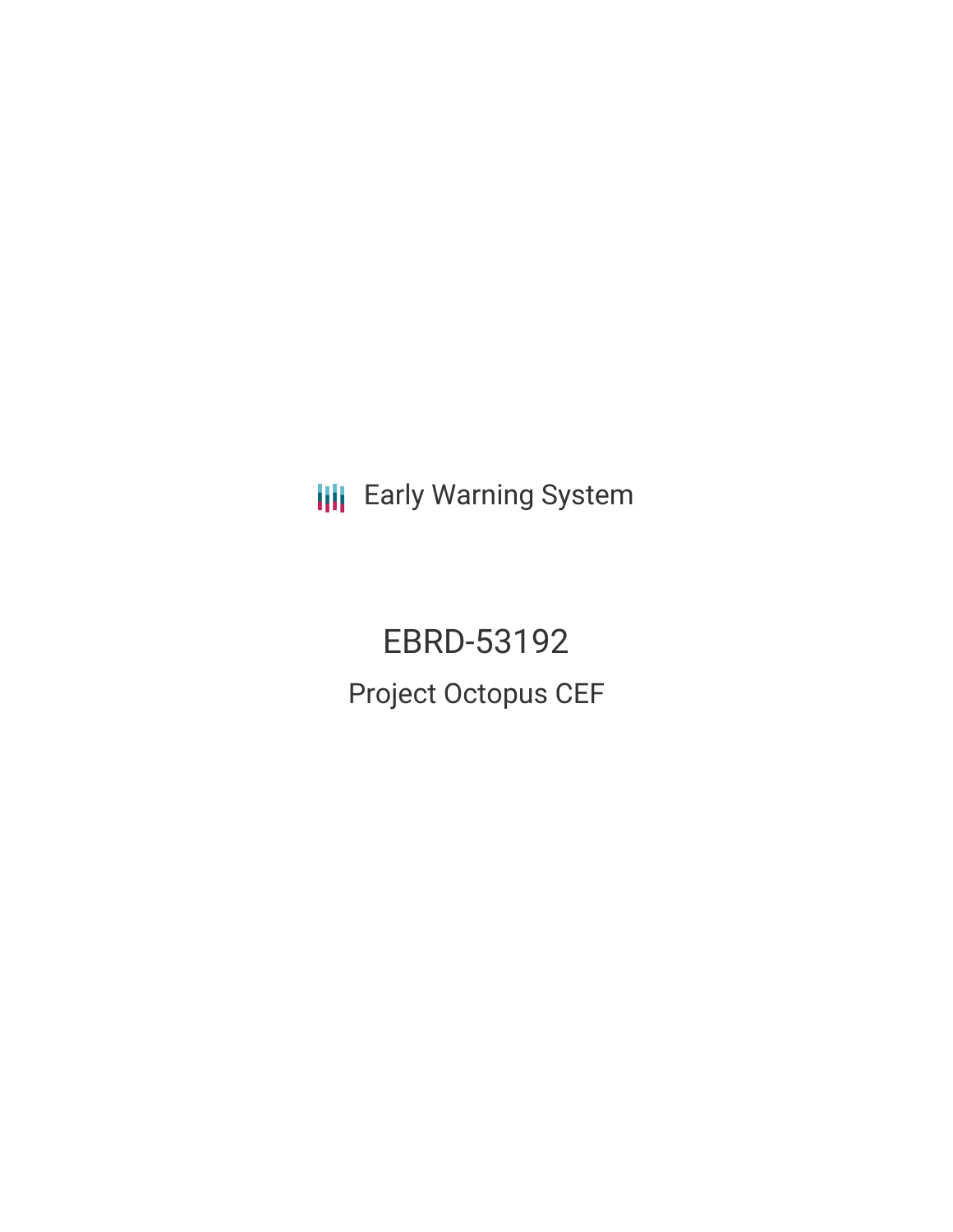

# **Quick Facts**

| <b>Countries</b>               | Egypt                                                   |
|--------------------------------|---------------------------------------------------------|
| <b>Specific Location</b>       | Benban, Egypt                                           |
| <b>Financial Institutions</b>  | European Bank for Reconstruction and Development (EBRD) |
| <b>Status</b>                  | Proposed                                                |
| <b>Bank Risk Rating</b>        | B                                                       |
| <b>Voting Date</b>             | 2022-02-23                                              |
| <b>Borrower</b>                | <b>SCATEC SOLAR ASA</b>                                 |
| <b>Sectors</b>                 | Energy                                                  |
| <b>Investment Type(s)</b>      | Guarantee                                               |
| <b>Investment Amount (USD)</b> | \$130.00 million                                        |
| <b>Loan Amount (USD)</b>       | \$30.00 million                                         |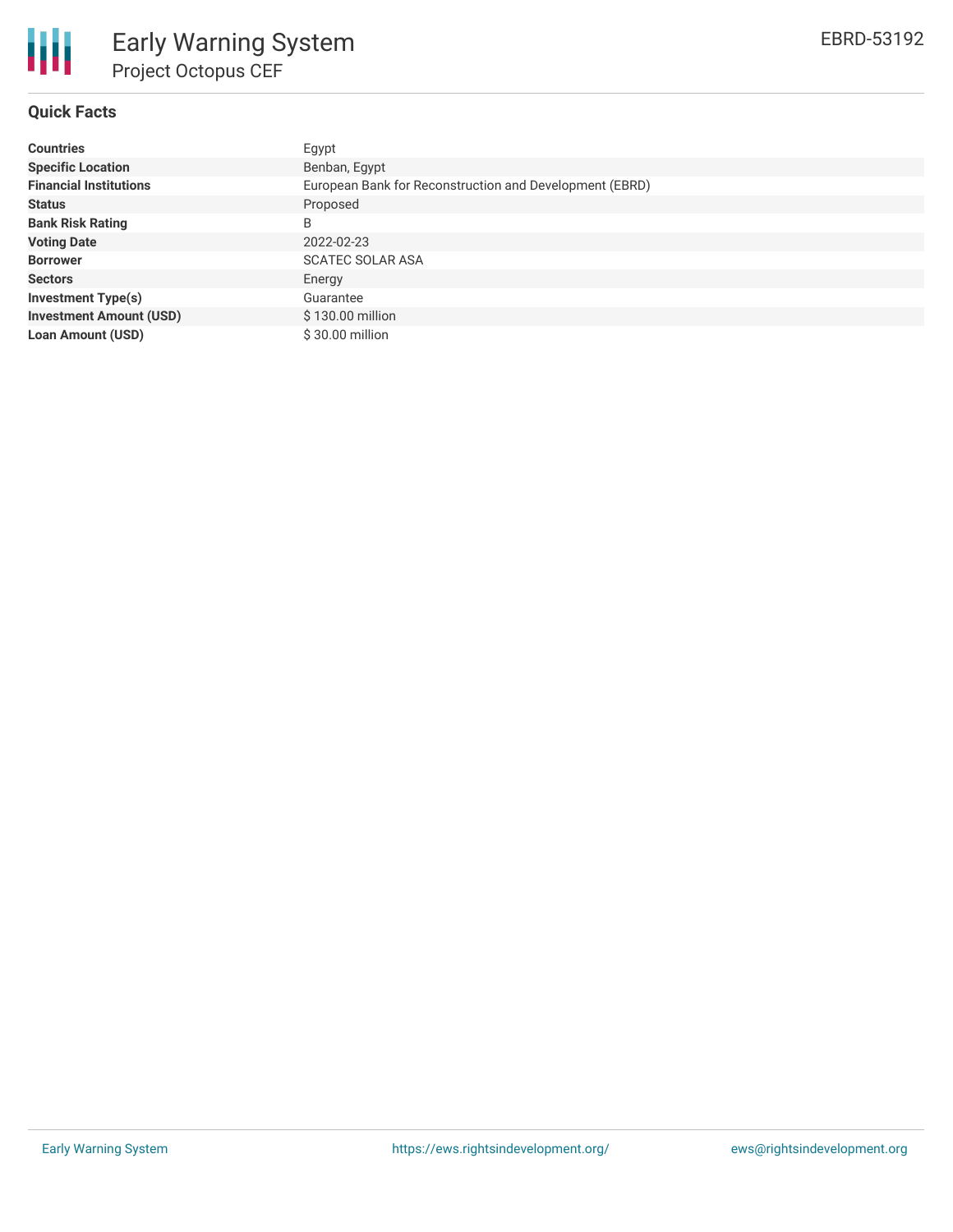

## **Project Description**

According to bank provided infiomation, the financing is an investment in a green bond issuance of up to USD 340 million (the "Bond"). The Bank's participation will consist of up to USD 100m in the form of a direct subscription in the Bond, and the provision of up to USD 30m stand-by liquidity facility for the benefit of the participating private institutional investors. The Bond will obtain the verified certification from the Climate Bond Initiative (CBI) and will be the first private green renewablesbacked bond issued in Egypt.

The Bond proceeds will support a portfolio of six operational solar power plants located in Benban, Egypt (the "Projects").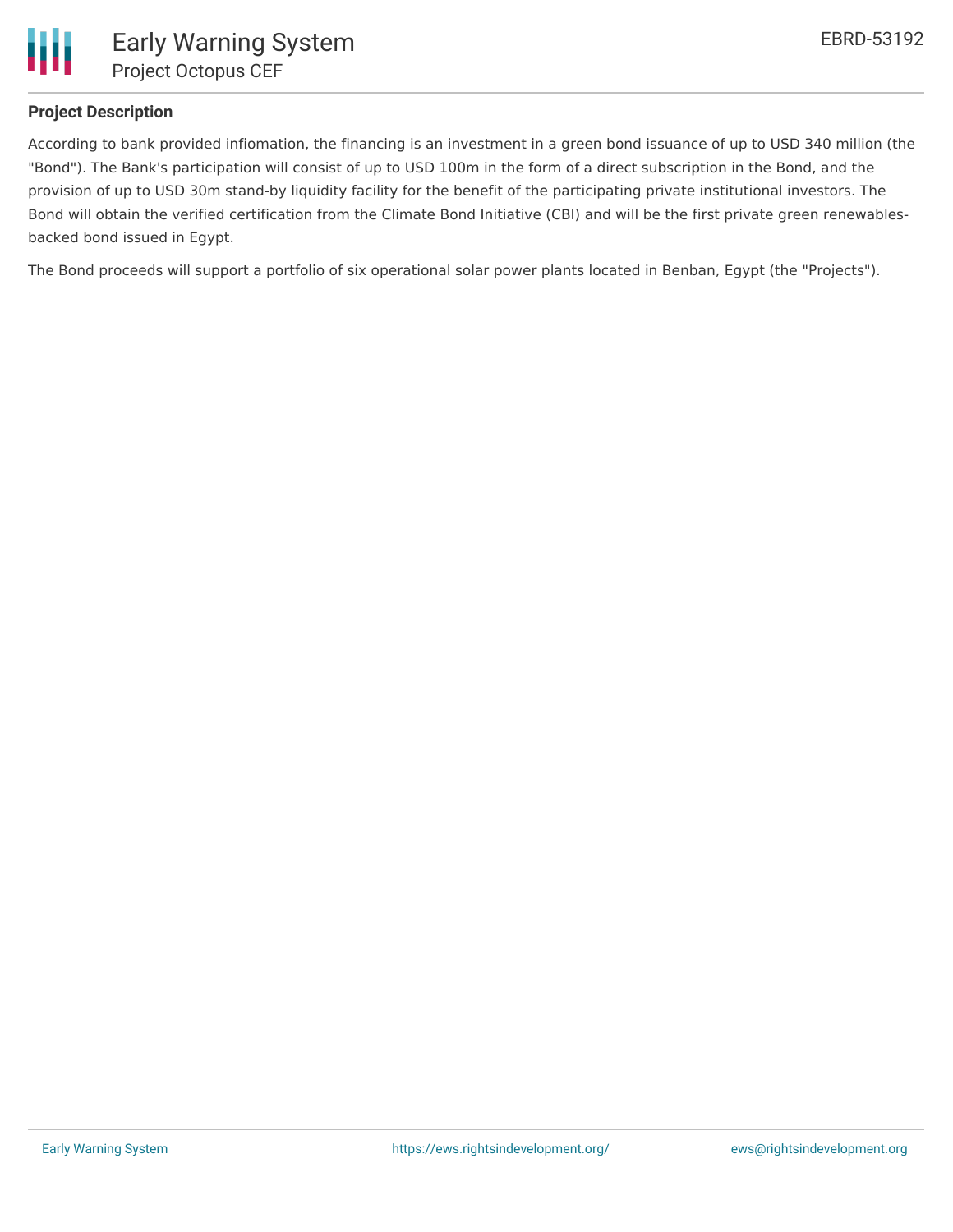

## **Investment Description**

European Bank for Reconstruction and Development (EBRD)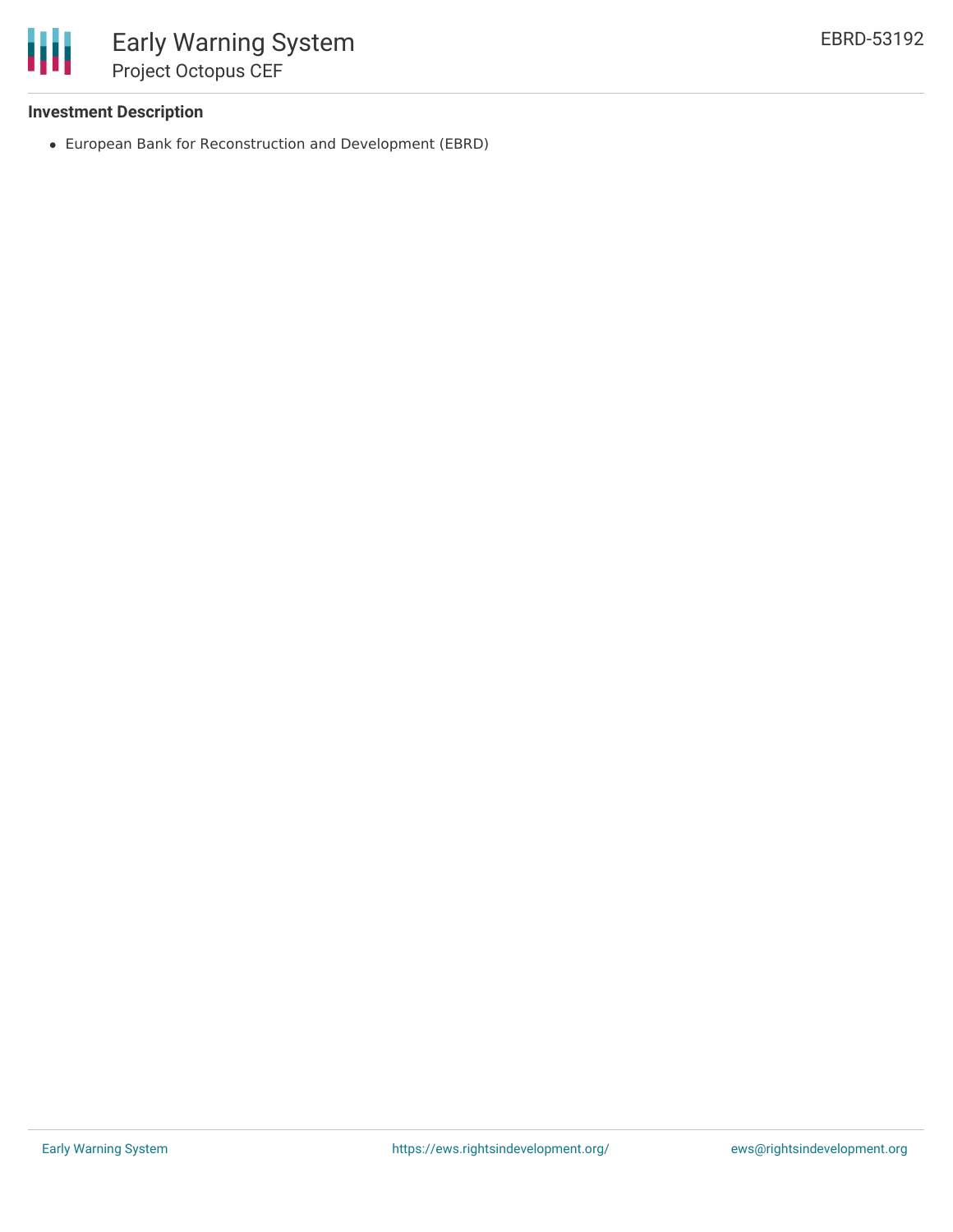# **Private Actors Description**

#### SCATEC SOLAR ASA

Ш

The Projects are ultimately owned 51% by Scatec ASA, 25% by Africa 50 and 24% Norfund.

Scatec ASA is a leading renewable power producer, headquartered in Oslo, Norway and listed on the Oslo Stock Exchange. Scatec ASA develops, builds, owns and operates solar, wind and hydro power plants and storage solutions, and has more than 3.5 GW in operation and under construction on four continents.

Africa 50 is an investment vehicle established to help bridge Africa's infrastructure funding gap by facilitating project development, mobilizing public and private sector finance, and investing in infrastructure on the continent.

Norfund is the Norwegian Investment Fund for developing countries, owned and funded by the Norwegian Government. Its role is to assist in building sustainable businesses and industries in developing countries by providing equity capital and other risk capital.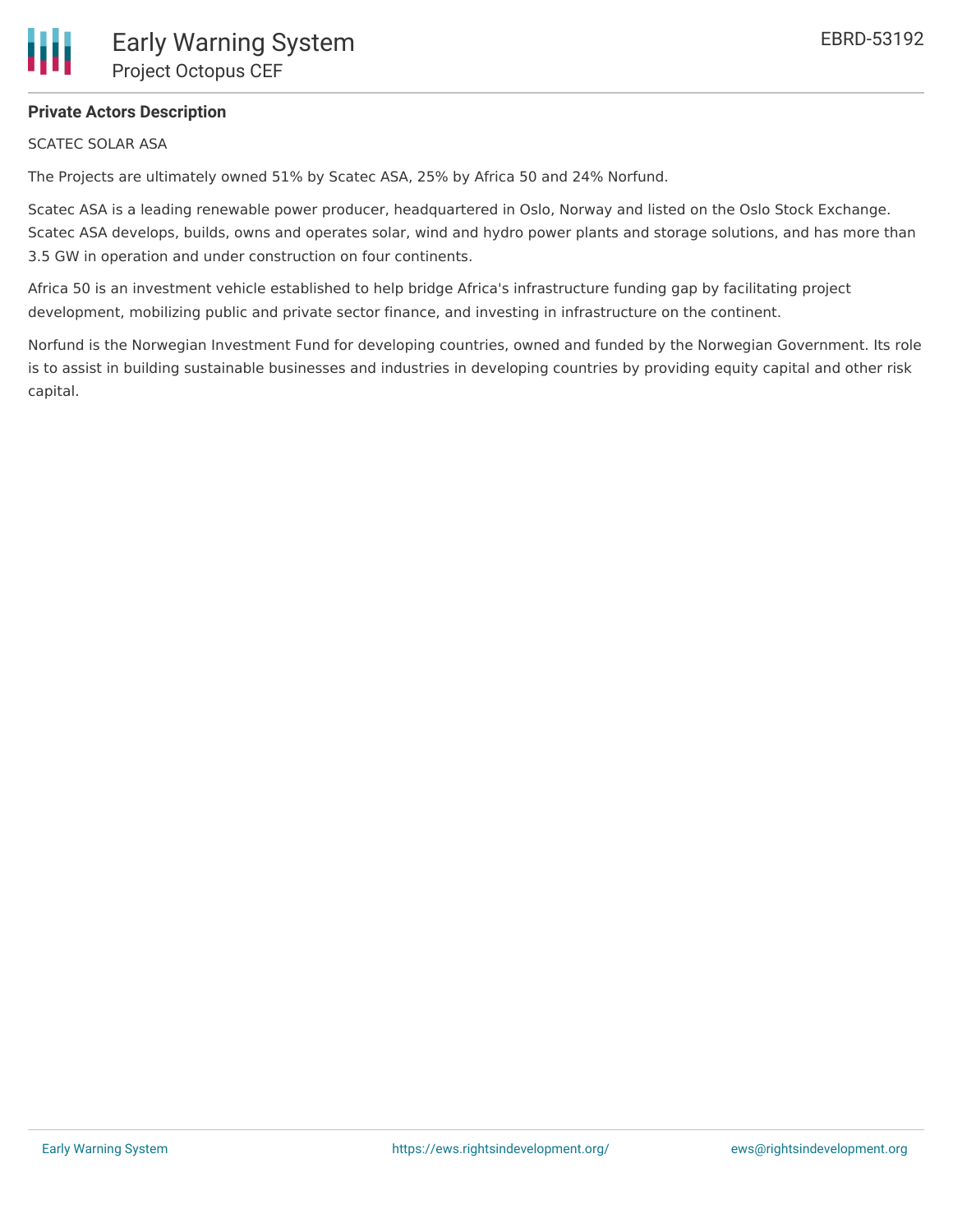

# Early Warning System Project Octopus CEF

| <b>Private Actor 1</b>   | <b>Private Actor</b><br>Role | <b>Private Actor</b><br>l Sector | <b>Relation</b>          | <b>Private Actor 2</b>  | <b>Private Actor</b><br>2 Role | <b>Private Actor</b><br>2 Sector |
|--------------------------|------------------------------|----------------------------------|--------------------------|-------------------------|--------------------------------|----------------------------------|
| $\overline{\phantom{0}}$ |                              | $\overline{\phantom{a}}$         | $\overline{\phantom{a}}$ | Norfund                 | Investor                       | $\overline{\phantom{a}}$         |
| $\sim$                   |                              |                                  | -                        | <b>Scatec Solar ASA</b> | Client                         | Energy                           |